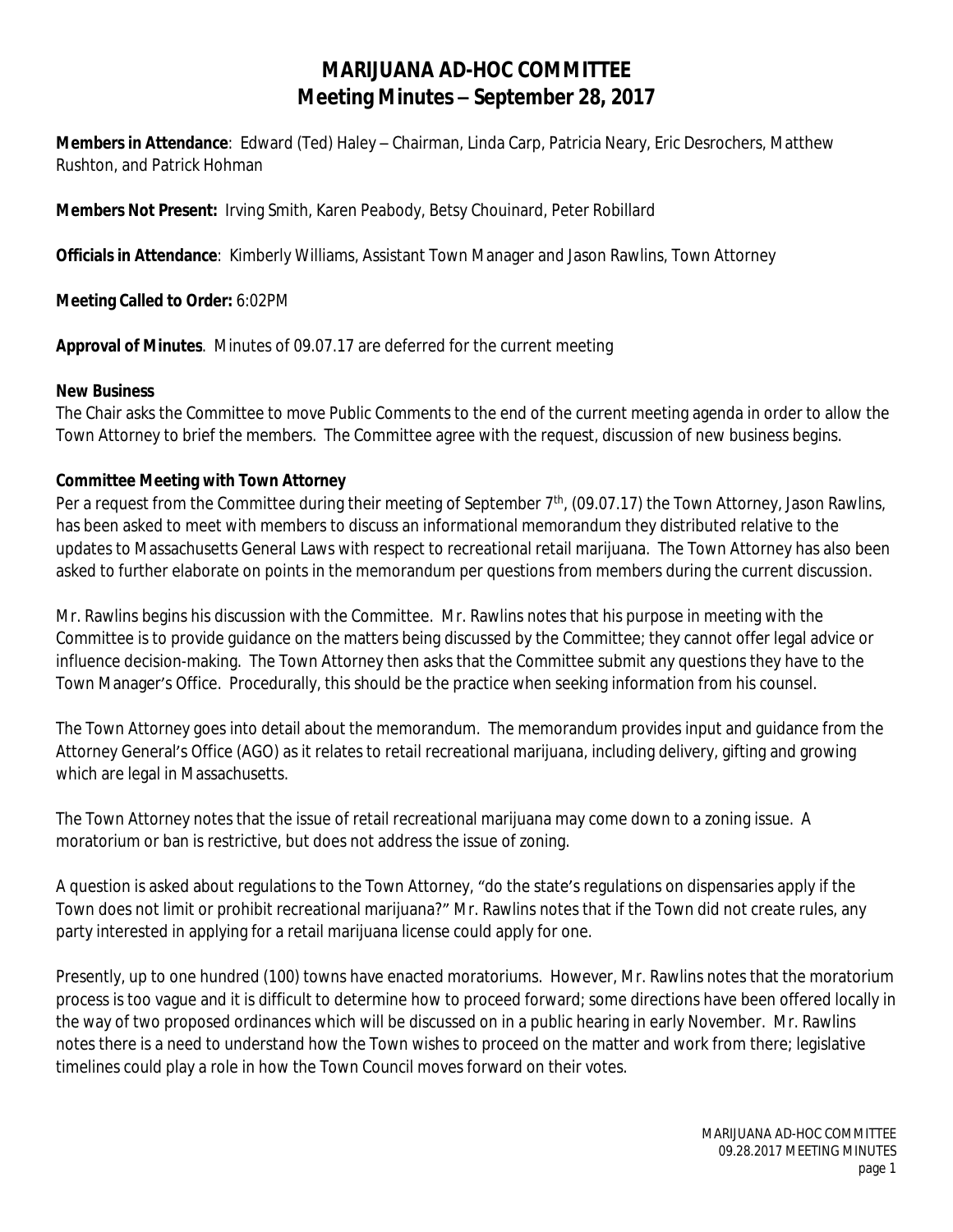The Town Attorney states that the main goal of the Committee has been achieved: to provide a recommendation to the Town Council. While a moratorium and a ban are being developed, ultimately only one proposal can move forward.

Ms. Carp asks the Town Attorney, "does the Town need to have a proposal in order to move forward?" Mr. Rawlins notes that if nothing else, the Town ultimately needs regulations for guidance.

An additional question is asked, "aren't the state's regulations only for towns that voted 'yes' in the 2016 ballot vote?" Mr. Rawlins states that the regulations would apply to all towns regardless of a ban or moratorium; marijuana sales are legal in the Commonwealth of Massachusetts.

Mr. Rushton asks the Town Attorney, "what would happen if a moratorium or ban are not vote?" Mr. Rawlins suggests it is possible that legislation to allow zoning-by-right would be necessary. Mr. Rushton further inquired, "is it entirely possible that both the moratorium and the ban could be killed/voted down?" Mr. Rawlins states that is possible.

Ms. Neary asks if the Committee can revoke its prior recommendation to propose a moratorium; although it provided a recommendation, can it offer a new one?

Mr. Desrochers asks about the timeframe for the two proposals. The Chair states that the timeline will depend on the actions of the two committees scheduled to hear the proposals. Ms. Neary notes that the Planning Board and the Council's Community & Economic Development Committee will be meeting to discuss the two proposals on November 1<sup>st</sup>. The Chair suggests that the public should attend the hearings and share their input. It is the Chair's hope that the public hearings will yield positive discussions.

Ms. Carp shares with the Committee that the Commonwealth's Cannabis Control Commission (CCC) will be conducting a public hearing tour across Massachusetts. However, who decides on a community's legislation? The Town Attorney notes that the existing democratic process is the best way to address the issues.

Mr. Rushton states that regardless of regulations and policies from the Commonwealth, there will be a considerable amount of marijuana available in Massachusetts. There still remains a large potential for the non-retail, medical marijuana industry according to Mr. Rushton.

The Chair indicates that the CCC has a lot of work ahead to provide regulations, but there is a possible dark market that could occur absent regulations.

Mr. Rushton asks what becomes of the Marijuana Ad Hoc Committee if one of the proposals is approved? The Town Attorney states the Town Council, or the Town Manager could move to disband the group, its overall work completed at that point.

Mr. Desrochers asks, "can the Town impose regulations?" The Town Attorney notes that outside of zoning, the Town does have leeway in creating local regulations; a municipality can make regulations and rules which are stronger than the Commonwealth's, similar to alcohol licensing. Mr. Desrochers asks if the host agreements that the Town has with two marijuana dispensaries can be used as regulations. The Town Attorney notes that host agreements only provide for income, they do not set forth rules for any local fees or zoning that the Town may wish to impose.

The Town Attorney states the regulation and rules process for retail recreational marijuana is still in a conjecture stage due to the Cannabis Control Commission's recent establishment and lack of guidelines at present. The Commission still needs to conduct its work first in setting forth guidance before any regulations can be put in place.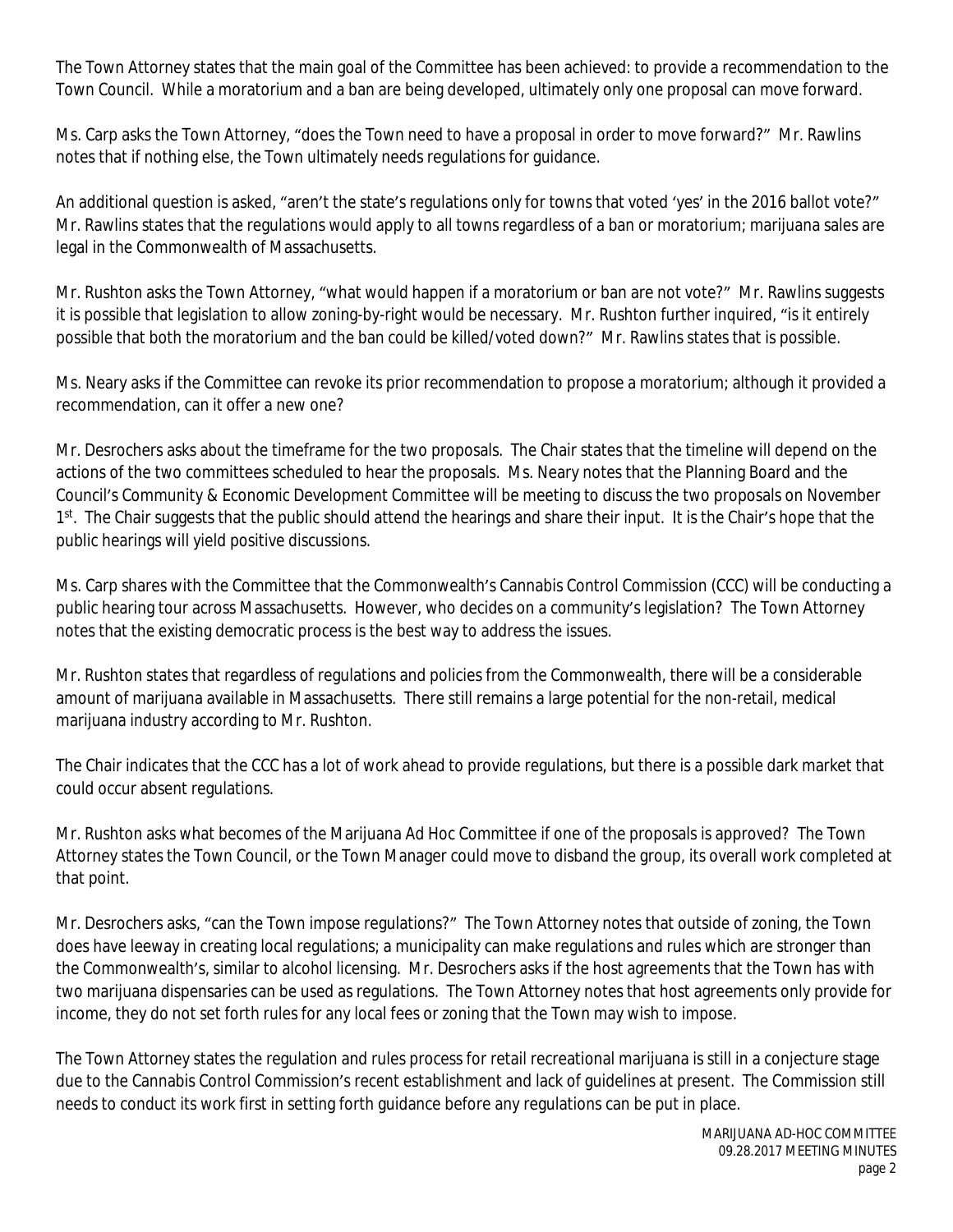Ms. Neary asks if there is a statewide moratorium, noting that it was reported in the local newspapers that one was in effect. The Town Attorney answers that a statewide moratorium was not in effect; only select towns have opted for the moratorium at the present time.

Ms. Neary asks for clarification on the updates to Massachusetts General Law Chapter 94G, which was amended by House Bill #3818 (now Chapter 55 of the Acts of 2017). Ms. Neary is concerned with Ch 94G, Section A, which relates to regulations; her concern is that the law is not clear on whether towns require regulations if they ban sales. The Town Attorney cross-references with the former version of Chapter 94G with the now amended law; Mr. Rawlins confirms that the law is now clear if a town prohibits sales, it must develop regulations.

Mr. Desrochers asks, "is it appropriate to have the Town Council hold off on voting either proposal (moratorium or ban) until regulations are in place?" The Chair states the Town Council could table both proposals, but that it is not very likely to occur. Mr. Desrochers further asks, "would ballot questions instead be possible?" The Chair notes that putting both proposals to ballot is possible, but only if the Town Council or general public desired that scenario.

The Chair and Committee conclude their discussion with the Town Attorney and thank Mr. Rawlins for his time and information.

# **Continuing Business**

The Chair and Committee engage in a discussion of continuing business.

# **Marijuana Ad Hoc Committee Research and Chair's Report**

The Chair and Committee continue their discussion of its ongoing research.

The Chair provides a discussion point relative to the example of marijuana sales in the Netherlands; the country sought to address an existing dark market (illegal sales). The Netherlands is currently working on regulations that open up the marijuana industry and prevent the dark markets from dictating customer demands.

Ms. Neary asks about the legislative process for the two proposed ordinances. What are the timelines for them? The Assistant Town Manager and Chair state that the proposals must have two weeks advertising before the scheduled public hearings, hearings must be held, then the matter is brought before Town Council, then advertised a second time before a final vote.

### **Public Comments**

The Chair opens up the floor to comments from the public.

A non-resident asks the Chair if they may speak during the public comments portion of the meeting. Per town rules, a non-resident cannot speak during open comments unless allowed by the board, committee or commission. The Chair asks the Committee members if they wish to hear from the non-resident. The group allows the speaker by unanimous consent.

Mr. Bob Andrews, 99 Main Street, Plympton addresses the Committee. Mr. Andrews asks what the purpose of the Committee's meeting. The Chair notes the meeting purpose is to discuss retail marijuana and the legislative matters related to it for the Town.

A town resident is next to speak during public comments.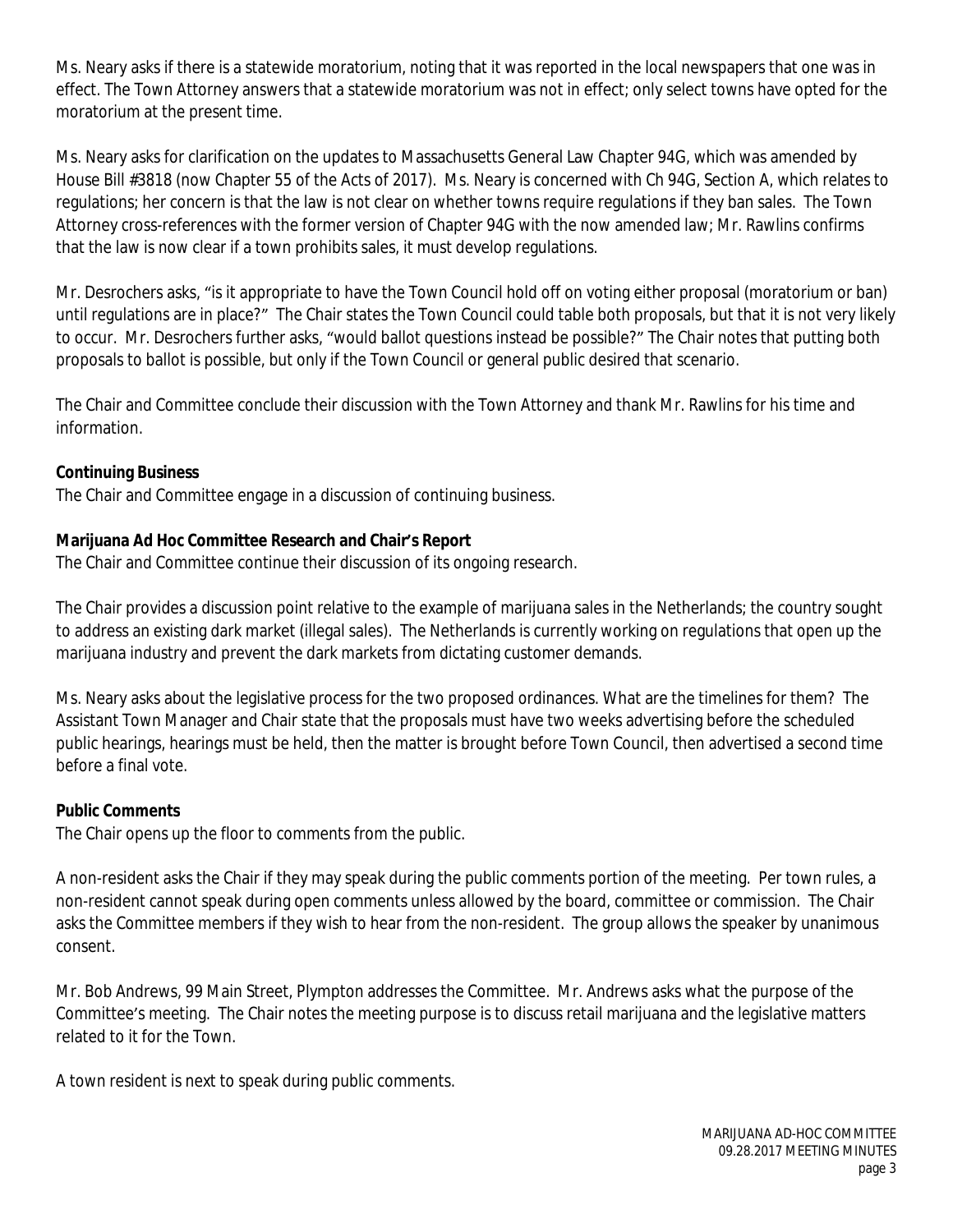Dr. Fred Kern, 77 South Street speaks to the Committee. Dr. Kern notes that he wishes to provide additional data to the Committee from findings in Colorado. According to Dr. Kern, the State of Colorado experienced an 11% increase in crime including illegal marijuana usage, theft, and burglary. In addition, more youths were cited testing positive for marijuana than in previous years. Dr. Kern displays visual data through graphs that show the increases in the aforementioned data and major crimes such as prostitution and assault. Dr. Kern asks the Committee to take this data into consideration as retail marijuana poses a risk of higher crime in the Town.

Mr. Andrews of Plympton speaks again to the Committee. Mr. Andrews states that marijuana is oldest crop under human cultivation and was the number one cash crop on the planet before prohibitions were put into place. Mr. Andrews states that marijuana currently has a \$46 billion dark market, but that the legal industry is \$6 billion. Legalization will reduce the dark market value.

Ms. Carp notes to the public that the incidences of crime referenced correspond to the increase of the opioid epidemic being experienced in the country.

The Chair notes there is a lot of data the Committee will need to look through. The Chair notes that ultimately the issue of recreational retail marijuana may end up being a zoning issue should the Town not be willing to act as noted by the Town Attorney. The Chair states there are joint committee meetings coming up that will be discussing the issue; the first will be on November 1<sup>st</sup> and be a joint meeting of the Town Council's Community & Economic Development Committee and Planning Board. The Chair encourages members to attend the meetings.

Ms. Carp notes to the Chair that she was interested in having a resident come before the Committee who has been to Colorado and had a positive research experience with the retail marijuana industry. However, the resident was nervous about addressing the committee unannounced. The Chair notes the individual is more than welcome to address the Committee and to send correspondence if they do not wish to be at a meeting; any correspondence can be provided to the Town Manager's Office. The Chair echoes that he may take a trip to Colorado to further his research work.

Ms. Neary notes to the Chair that any research should focus on talking with public safety officials; while a community may look as if it is not affected by retail marijuana, public safety officials can provide insight into how a community is actually affected.

Mr. Rushton expresses concern about the possibility that a member of the Committee could speak during the upcoming public hearings and express views that may be counter to the Committee's current views. Ms. Neary notes to Mr. Rushton that whenever they attend a public meeting, they state they are only in attendance as a resident, not as a member of a Committee or group. As such, their personal opinions do not reflect those of a Town Committee, nor should they be seen as the opinions of a Town Committee. Ms. Neary provided this as a point of reference.

The Chair states that public comments in any meeting are open, and that members are able to comment as they wish. The Chair further states that if Committee members do wish to speak in their capacity, that they should be reviewing data and research they have shared with the Committee.

Mr. Desrochers asks if the Committee should set a deadline or goal to provide an additional recommendation to the Council. Should the Committee have more direction than just providing recommendation on the moratorium? Should the Committee be prepared to submit an additional set of recommendations before the end of the year?

Ms. Neary notes that most towns have already voted for a moratorium